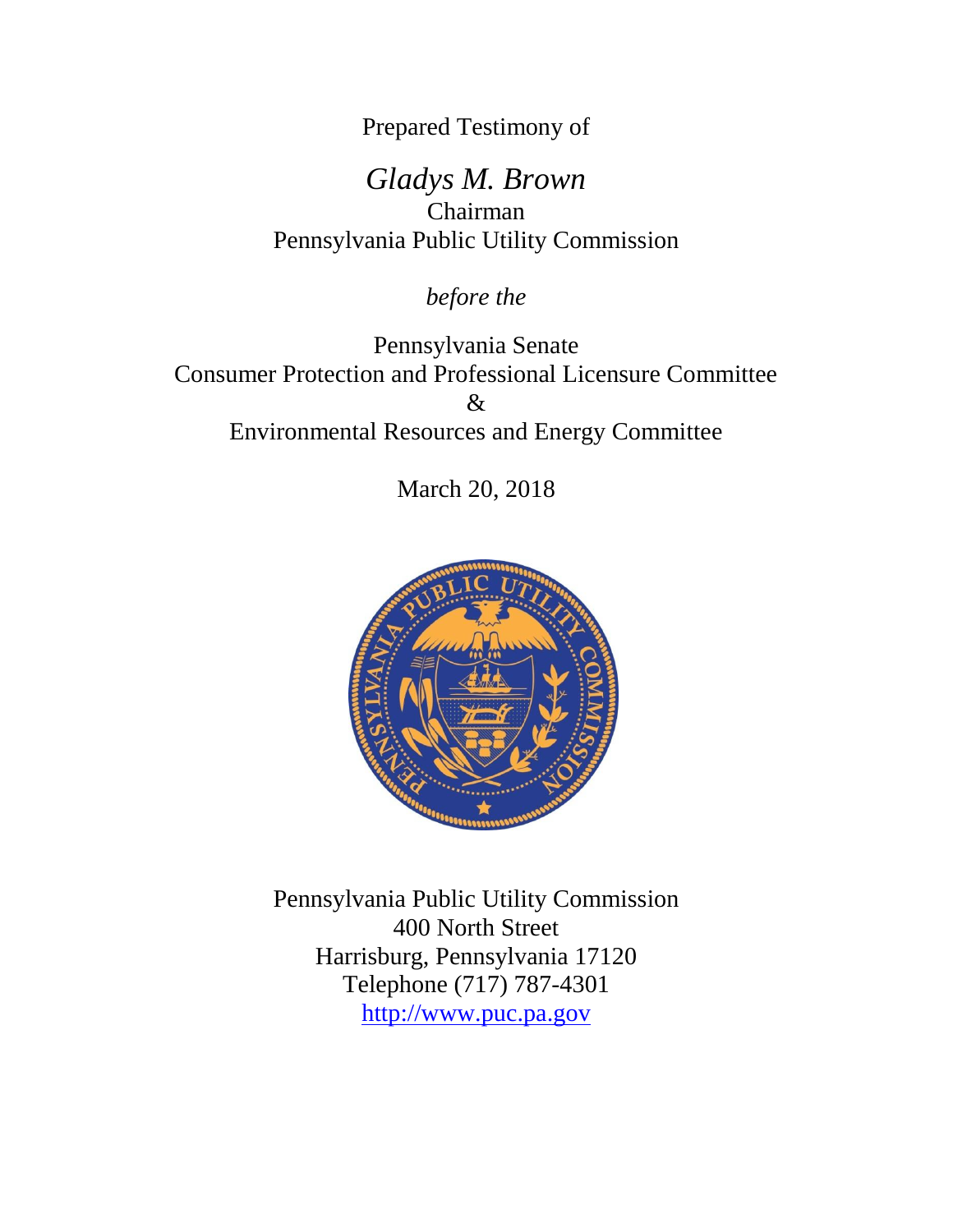Good morning, Chairman Tomlinson, Chairman Boscola, Chairman Yaw, Chairman Yudichak, members of the Senate Consumer Protection and Professional Licensure Committee, and members of the Environmental Resources and Energy Committee.

I am Gladys Brown, Chairman of the Pennsylvania Public Utility Commission. Also present with me are Bob Young, Deputy Chief Counsel of the Commission's Law Bureau, and Paul Metro, Manager of the Commission's Pipeline and Electric Safety Divisions. On behalf of the Commission, I thank you for the invitation to testify regarding the important topic of pipeline safety.

The responsibility to ensure the provision of safe and reliable public utility service for citizens of the Commonwealth is central to the Commission's mission. The Commission's pipeline safety jurisdiction includes both public and non-public utilities. Public utilities include natural gas distribution companies as well as common carrier pipelines that transport natural gas and hazardous liquids. Nonpublic utilities include pipeline operators, such as intrastate natural gas transmission and jurisdictional gathering lines, regulated under the Gas and Hazardous Liquids Pipelines Act, enacted in 2011, known as "Act 127."

The jurisdictional landscape for the economic, safety, and siting of natural gas and hazardous liquids pipelines is a complicated one. The three main factors affecting the regulation of pipelines are the commodity being transported, the entity transporting the commodity, and the pipeline route (i.e. interstate or intrastate).

The transportation of natural gas in interstate commerce is regulated at the federal level, by the Natural Gas Act (NGA) and the transportation of hazardous liquids/petroleum products in interstate commerce is regulated by the Interstate Commerce Act (ICA). The Federal Energy Regulatory Commission (FERC) is the lead federal regulatory agency for both the NGA and ICA, with FERC's jurisdiction varying under each act.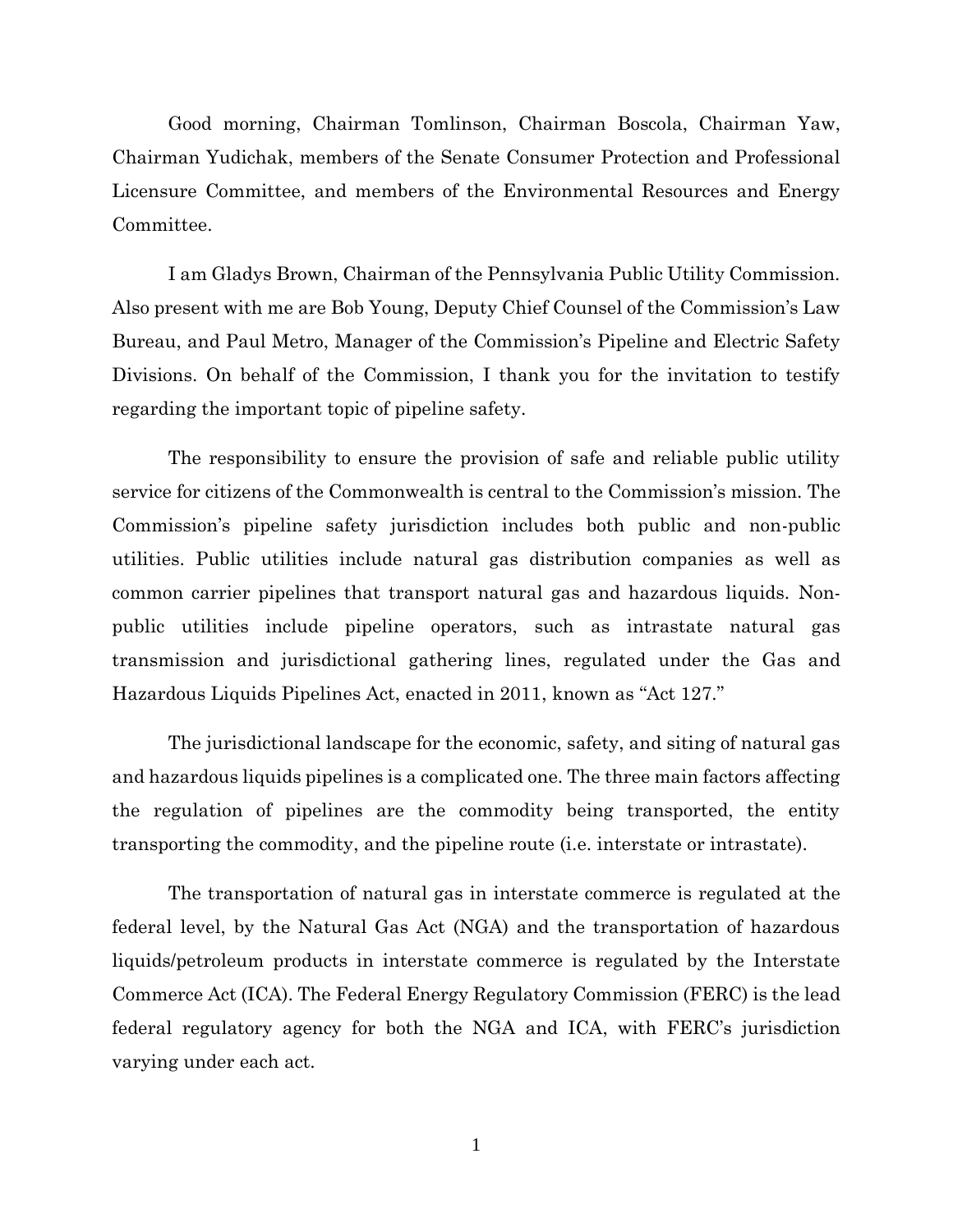FERC's authority under the NGA is exclusive and preempts all state regulation of natural gas in interstate commerce.<sup>1</sup> FERC issues certificates of public convenience, has siting authority, and approves rates. It does not matter whether the pipeline crosses state borders or if the applicable pipeline segment is located within a single state. If the pipeline is part of the interstate pipeline system, the PUC has no regulatory role. Examples of these types of pipelines in Pennsylvania include the Texas Eastern Pipeline, Columbia Gas Transmission, and the Tennessee Gas Pipeline. The NGA covers natural gas pipelines transporting gas in interstate commerce. The distribution of natural gas to end-use customers is primarily regulated by the states. However, some pipelines which deliver natural gas directly to large end-users (such as power plants) from the interstate pipeline system are subject to FERC's exclusive jurisdiction.

The ICA is the federal law which governs the transportation of petroleum products. The ICA defines petroleum products as both refined petroleum products (for example, gasoline, diesel fuel, and heating oil) and petroleum hydrocarbons (for example, propane, butane and ethane).

Under the ICA, FERC does not issue certificates of public convenience or conduct siting. FERC's jurisdiction under the ICA is for rate review and approval. FERC's role is non-exclusive meaning, a pipeline jurisdictional to FERC under the ICA can also provide intrastate service jurisdictional to the PUC. In fact, the Commission and FERC share jurisdiction over six intrastate hazardous liquids pipelines in Pennsylvania, including Sunoco Pipeline L.P.'s Mariner East projects. Pipelines under the purview of the ICA providing only interstate service are not PUC jurisdictional public utilities.

While safety matters for NGA and ICA pipelines are officially under the purview of the U.S. Department of Transportation's Pipeline and Hazardous

<sup>1</sup> Production and gathering are not considered "interstate commerce" and therefore not regulated under the NGA.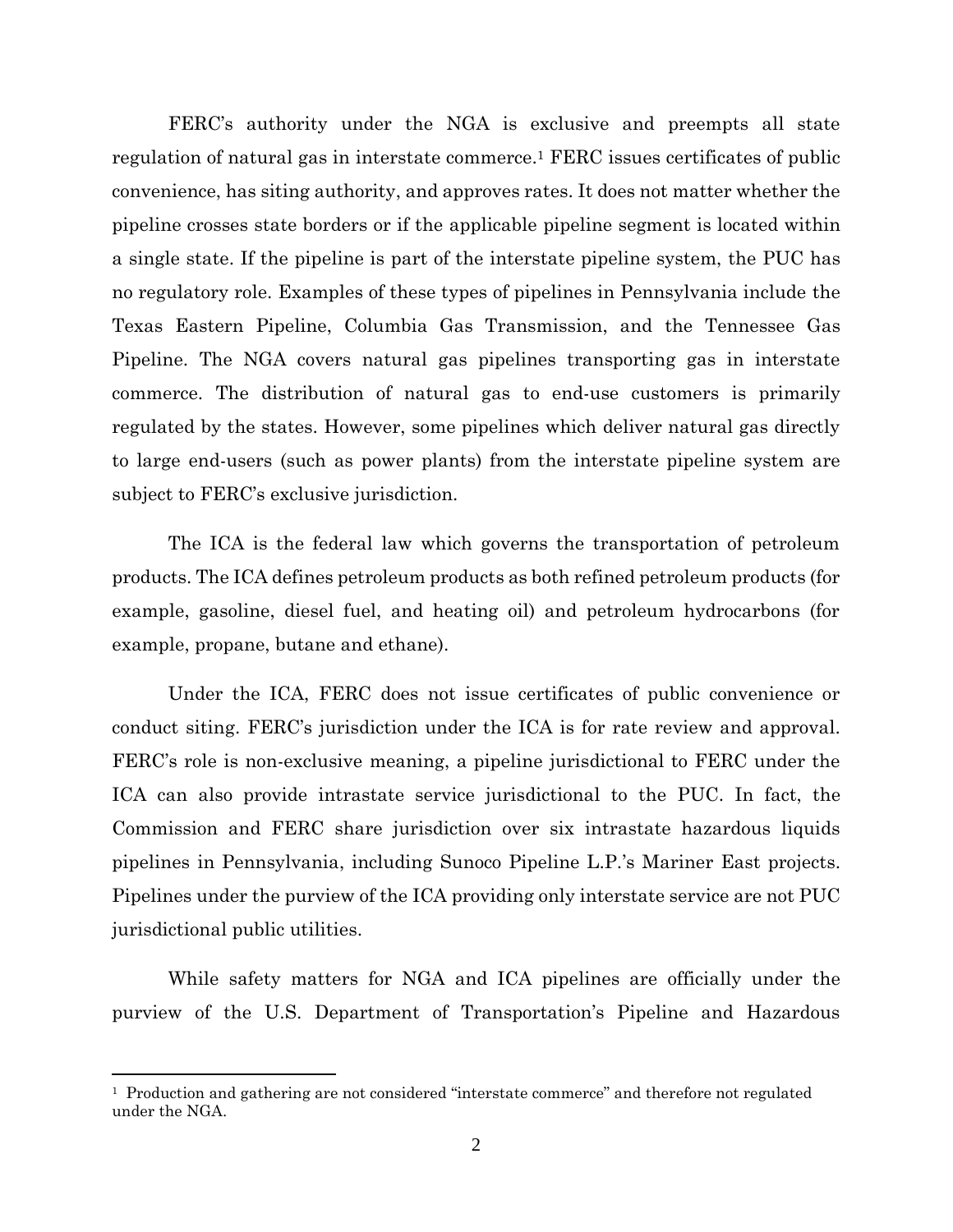Materials Safety Administration (PHMSA), the Commission has a formal agreement with PHMSA to enforce the federal pipeline safety laws. The PHMSA agreement requires that the PUC have a federally-trained workforce of engineers and an active enforcement program that monitors compliance with the federal pipeline safety laws. The federal training is rigorous, consisting of 25 classes at PHMSA's Oklahoma City, Oklahoma training facility – the only such training facility in the U.S. These classes are one week in length and require a two-hour test that the engineers must pass to become federally certified.

The PUC receives federal reimbursement for our enforcement of PHMSA regulations.<sup>2</sup> The funding levels are approved by the U.S. Congress with a maximum of 80 percent funding for direct costs associated with the pipeline safety program.<sup>3</sup> The PUC's pipeline safety program is also audited annually by PHMSA. The audit reviews PUC performance associated with pipeline inspections and reviews the enforcement actions taken by the Pipeline Safety Division with regards to monitoring compliance with the federal and state pipeline safety codes.<sup>4</sup>

As per the PHMSA agreement, the PUC enforces federal pipeline safety laws with respect to public utility and Act 127 pipeline operators. These pipeline operators include distribution operators (e.g. UGI, Columbia, Peoples, etc.) that transport natural gas from a transmission pipeline to the end-use customer (residential, industrial, commercial); gathering pipelines in Class 2, 3, and 4 areas; and intrastate transmission pipeline operators in Class 1-4 locations. The federal pipeline safety

<sup>2</sup> The Commission's Pipeline Safety budgets submitted to PHMSA for calendar years 2016 and 2017 were \$3,358,454 and \$3,778,662, respectively. For the 2016 budget, the Commission received \$1,733,943 in reimbursement from PHMSA. The Commission awaits receipt of reimbursement for its 2017 budget submittal.

<sup>&</sup>lt;sup>3</sup> The remainder of funding comes from Commission assessments collected from regulated natural gas utilities and fees collected from non-utility pipelines.

<sup>4</sup> In calendar years 2015 and 2016 the Commission received PHMSA Progress Report Review scores of 50/50 and 50/50 respectively. In calendar year 2016 the Commission received a PHMSA Annual Program Evaluation Review score of 115/116.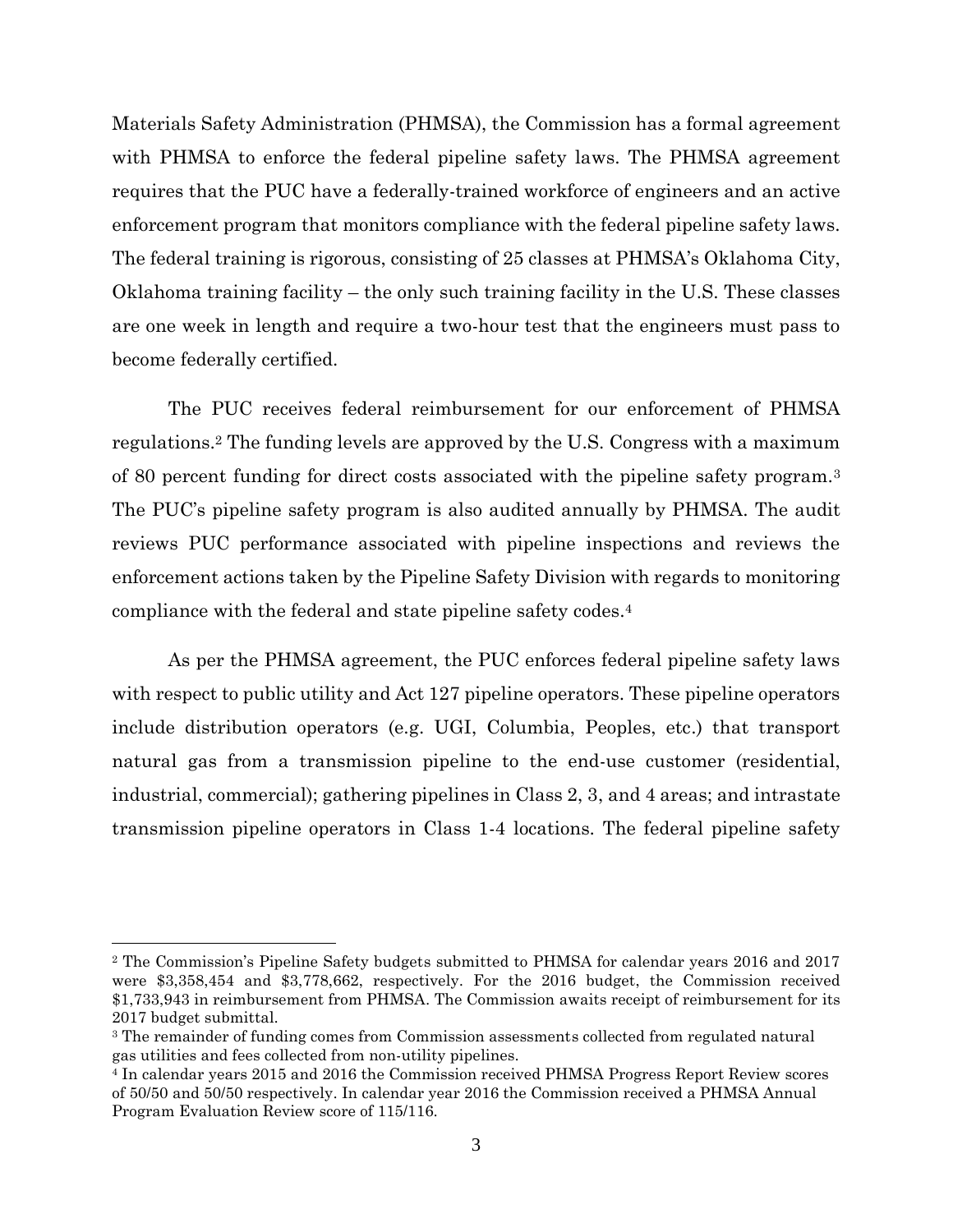regulations define these class locations. Class 4 is the most densely populated area while Class 1 is the most sparsely populated area.

Before moving on to describe the Commission's Pipeline Safety Program, I would like to address three topics which frequently arise during discussions of pipelines: pipelines as public utilities, the use of eminent domain for new pipeline construction, and how the route of a pipeline is determined, also known as the process of "siting."

Pipeline transportation services are defined as public utility services under Section 102 of the Public Utility Code.<sup>5</sup> Section 102 recognizes the intrastate transportation by pipeline of petroleum products as public utility service under subsection 1(v) of the definition of "public utility:"

*Any person or corporations now or hereafter owning or operating in this Commonwealth equipment or facilities for:. . .*

*(v) Transporting or conveying natural or artificial gas, crude oil, gasoline, or petroleum products, materials for refrigeration, or oxygen or nitrogen, or other fluid substance, by pipeline or conduit, for the public for compensation.*

66 Pa.C.S. § 102.<sup>6</sup>

The power of eminent domain is conferred upon public utilities by Section 1511 of Pennsylvania's Business Corporation Law (BCL), not the Public Utility Code. Section 1511 of the BCL confers the power of eminent domain on public utility corporations.<sup>7</sup>

*A public utility corporation shall, in addition to any other power of eminent domain conferred by any other statute, have the right to take, occupy and* 

<sup>5</sup> 66 Pa.C.S § 102

<sup>6</sup> In Petition of Granger Energy of Honey Brook, LLC, Docket No. P-00032043 (Order entered August 19, 2004) at 9, the Commission held that term "petroleum products," as used in Section 102 of the Code, had a broad meaning as a "catch all phrase" to include what would otherwise be an exhaustive list of products. Under 49 C.F.R. § 195.2, natural gas liquids are encompassed under the terms "petroleum" and "petroleum product." The U.S. Energy Information Administration's definition of natural gas liquids includes ethane and propane, which, in turn, is included in the definition of "petroleum and other liquids."

<sup>7</sup> 15 Pa.C.S. § 1511(a)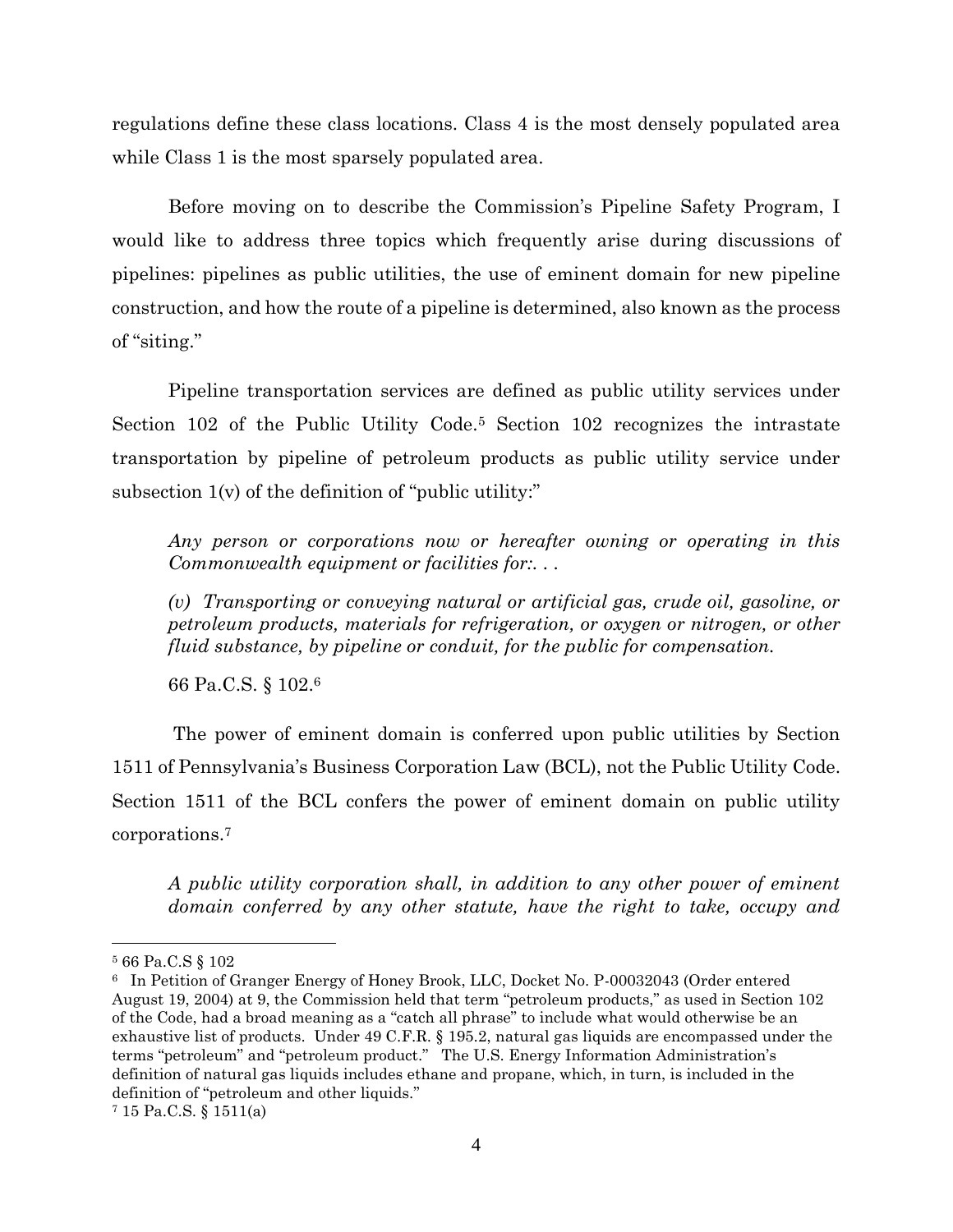*condemn property for one or more of the following principal purposes and ancillary purposes reasonably necessary or appropriate for the accomplishment of the principal purposes:. . . The transportation of artificial or natural gas, electricity, petroleum or petroleum products or water or any combination of such substances for the public.*

Only electric and telecommunications utilities seeking to condemn property to construct aerial lines<sup>8</sup> must first obtain Commission approval before proceeding with a condemnation action.<sup>9</sup> Neither the Public Utility Code nor Commission regulations require prior Commission approval for a public utility to construct underground lines, whether for the distribution or transmission of water, wastewater, electric, gas or petroleum products. No other public utilities have to obtain the Commission's prior approval to exercise eminent domain. The only prerequisite in the Public Utility Code for a public utility to exercise eminent domain is for it to possess a certificate of public convenience before exercising that power.<sup>10</sup> The courts of common pleas have jurisdiction over eminent domain proceedings. As such, a natural gas pipeline entity with a certificate of public convenience may condemn property through eminent domain. The property owner may challenge this condemnation before the court of common pleas.

The personnel in our Pipeline Safety Division (Pipeline Safety or Division) are the Commission's "boots on the ground" to administer safety regulations pertaining to pipelines. The Division employs 21 employees; composed of one manager, four supervisors, and 18 inspectors.<sup>11</sup> I note that the Commission's 2018-2019 fiscal year budget proposal includes two additional inspectors for this Division. Pipeline Safety's responsibilities encompass a vast breadth of infrastructure, including 48,139 miles of

<sup>8</sup> With regard to electric aerial lines, prior Commission approval is only required for lines with a design voltage greater than 100 kilovolts (100,000 volts). Lower voltage and distribution lines do not require prior approval.

<sup>9</sup> 15 Pa.C.S. § 1511(c).

<sup>10</sup> 66 Pa.C.S § 1104.

<sup>11</sup> The Pipeline Safety Division will also house the Commission's newly assigned PA OneCall Enforcement responsibilities. Pursuant to Act 50 of 2017, OneCall enforcement will begin at the Commission on April 4, 2018, and will initially be composed of a supervisor, a clerk, and four compliance specialists.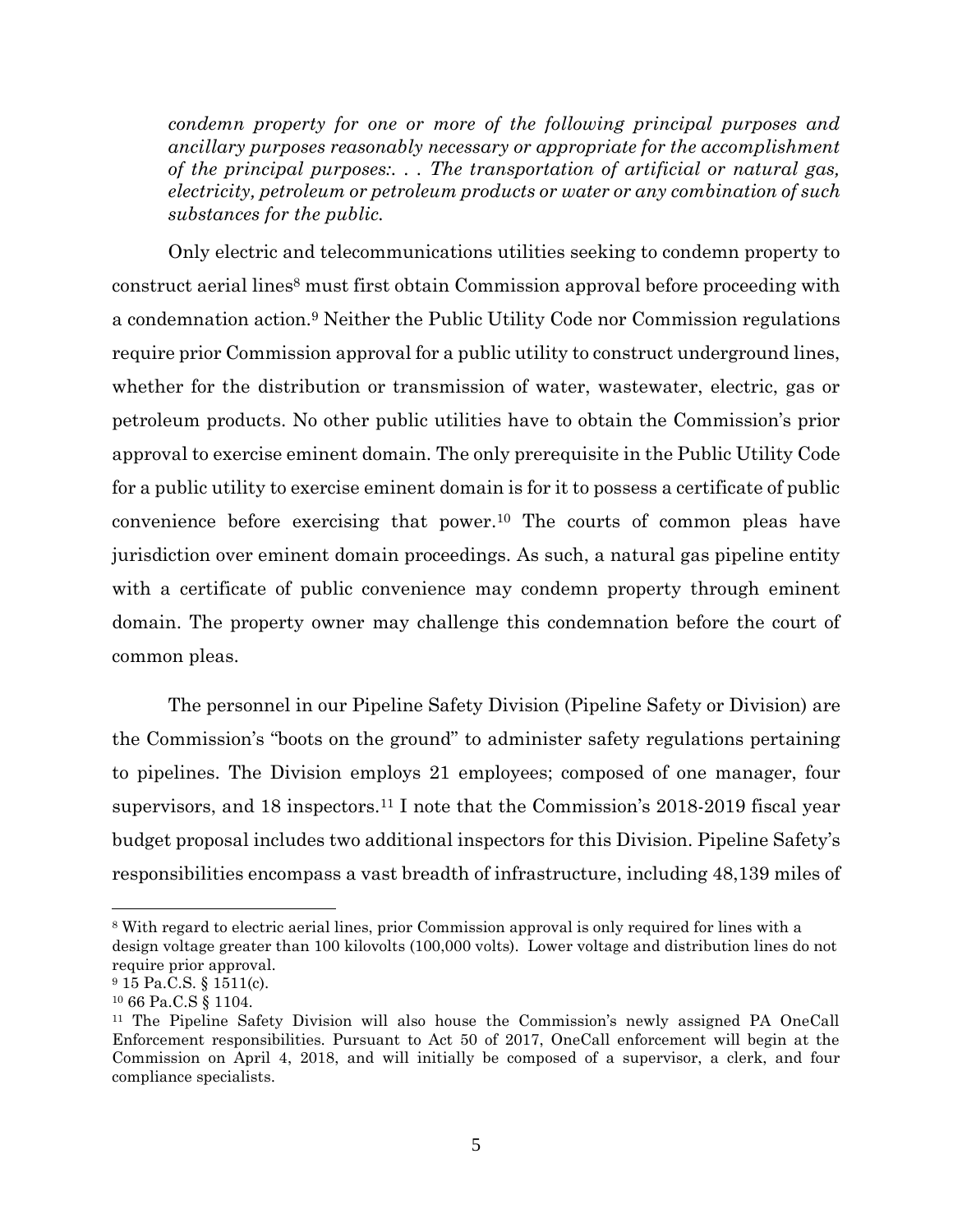gas distribution mains, 28,933 miles of natural gas distribution services, 799 miles of natural gas gathering lines, 1,275 miles of natural gas transmission lines, and 2,067 miles of hazardous liquids pipelines. In 2017, the Pipeline Safety Division conducted 1,745 individual inspections.

Sunoco Pipeline L.P. (Sunoco), a hazardous liquids carrier under the ICA, is not certificated as a public utility by FERC, but rather received a certificate of public convenience from the Commission in 2002, permitting it to operate as a petroleum products carrier pursuant to Section 102 of the Public Utility Code. There has been an increased public focus on the oversight of Sunoco and its Mariner East 2 project (Mariner Project), with the public supporting the concept of having the Commission conduct a "risk-assessment" on the Mariner Project.

The Commission places a keen focus on common carrier pipeline public utilities under our jurisdiction through the exercise of our general administrative authority to ensure that public utilities furnish and maintain adequate, efficient, safe, and reasonable service and facilities. Further, the principles of "risk assessment" underlie the PHMSA safety regulations, which are applicable under the joint-jurisdictional construct for hazardous liquid lines such as the Mariner Project. PHMSA regulations require pipeline operators such as Sunoco to undertake continual integrity assessments of their pipelines. Among the factors pipeline operators must consider are previous integrity assessments, the history of the pipeline, the product transported, and the existing and projected activities around the pipeline.<sup>12</sup> PHMSA regulations refer to this as "Pipeline Integrity Management." The Commission and PHMSA review Sunoco's Pipeline Integrity Management program on at least an annual basis.

The Pipeline Safety Division devoted a significant portion of its resources over the past several years to Sunoco and its Mariner Project. Pipeline Safety spent 76

<sup>12</sup> 49 CFR § 195.452(e).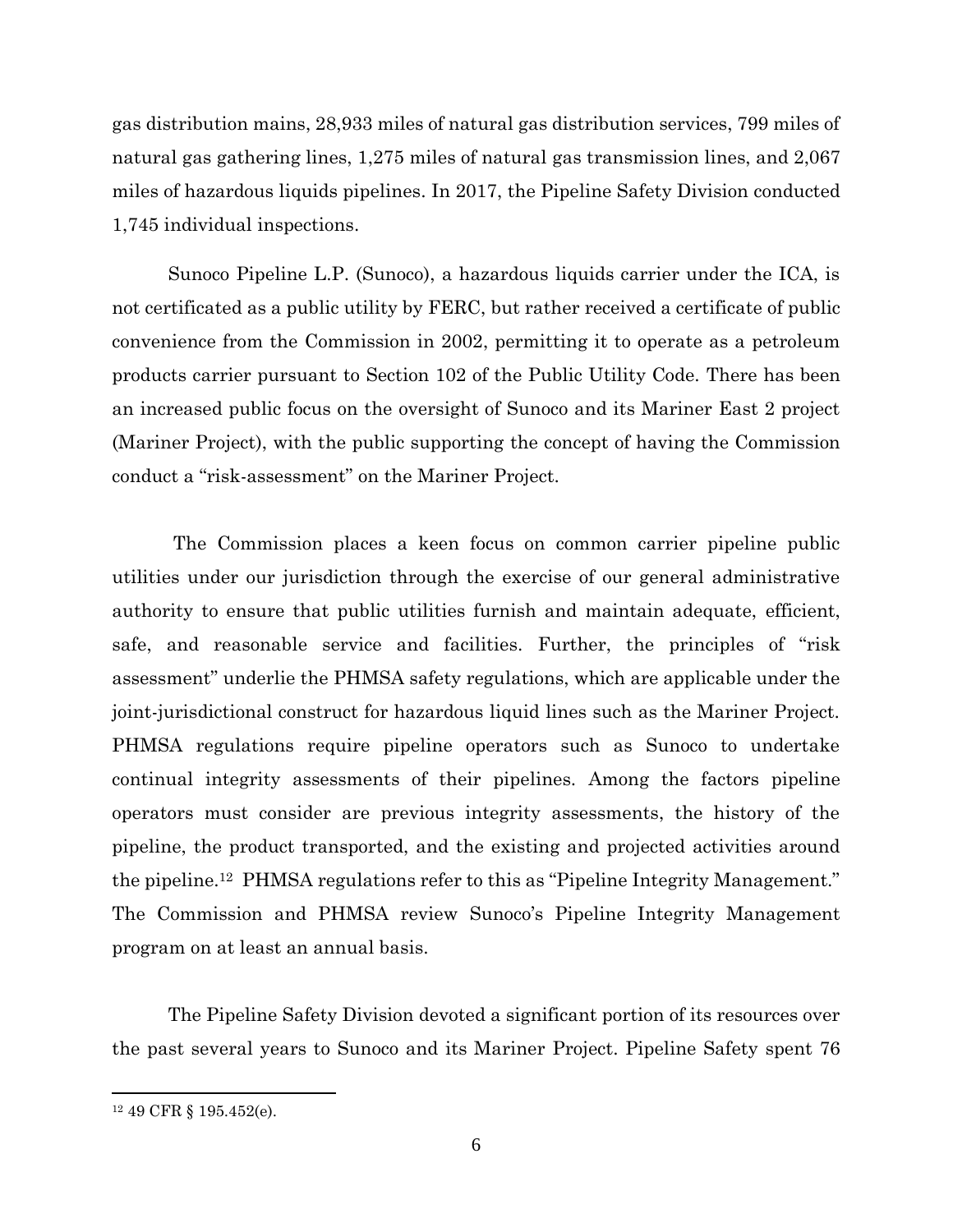inspection days during 2017 on the Mariner Project. Our inspectors are continuing this rigorous inspection program of Sunoco's Mariner East 2 project throughout construction, conducting inspections at least weekly. The Commission will also continue to monitor and inspect the Mariner Project after construction is completed, consistent with our duties as a state agent for PHMSA charged with enforcing the federal pipeline safety laws.

To the extent the public asks the state to conduct a public risk assessment of a hazardous liquid pipeline, such a request raises some difficult issues. First, Pennsylvania law requires all state employees and agencies to strictly protect any confidential security information of public utilities.13 Thus, publication of such a risk assessment is likely prohibited by state law. Second, both federal and state law expressly permit the transportation of hazardous liquids by pipeline. While there are a handful of ongoing court challenges involving the Mariner Project, all of the existing court decisions have found the Commission correctly recognized there was a public need for natural gas liquids transportation by Sunoco. To the extent that the public wishes to challenge any decision of the Commission regarding the Mariner Project, we have and will continue to afford due process to parties and members of the public who raise issues pertaining to the service provided by any jurisdictional public utilities.

The Commission acknowledges the risks present in the transportation of natural gas liquids by pipeline. The Commission will continue its ongoing oversight of the safety and operations of Sunoco and its hazardous liquids pipeline system to mitigate said risk. To the extent the Commission discovers any issues which raise concerns about the safe operation of any pipeline within its jurisdiction, rest assured that the Commission will take prompt action to protect the public.

<sup>13</sup> Act 156 of 2006 - The Public Utility Confidential Security Information Disclosure Protection Act